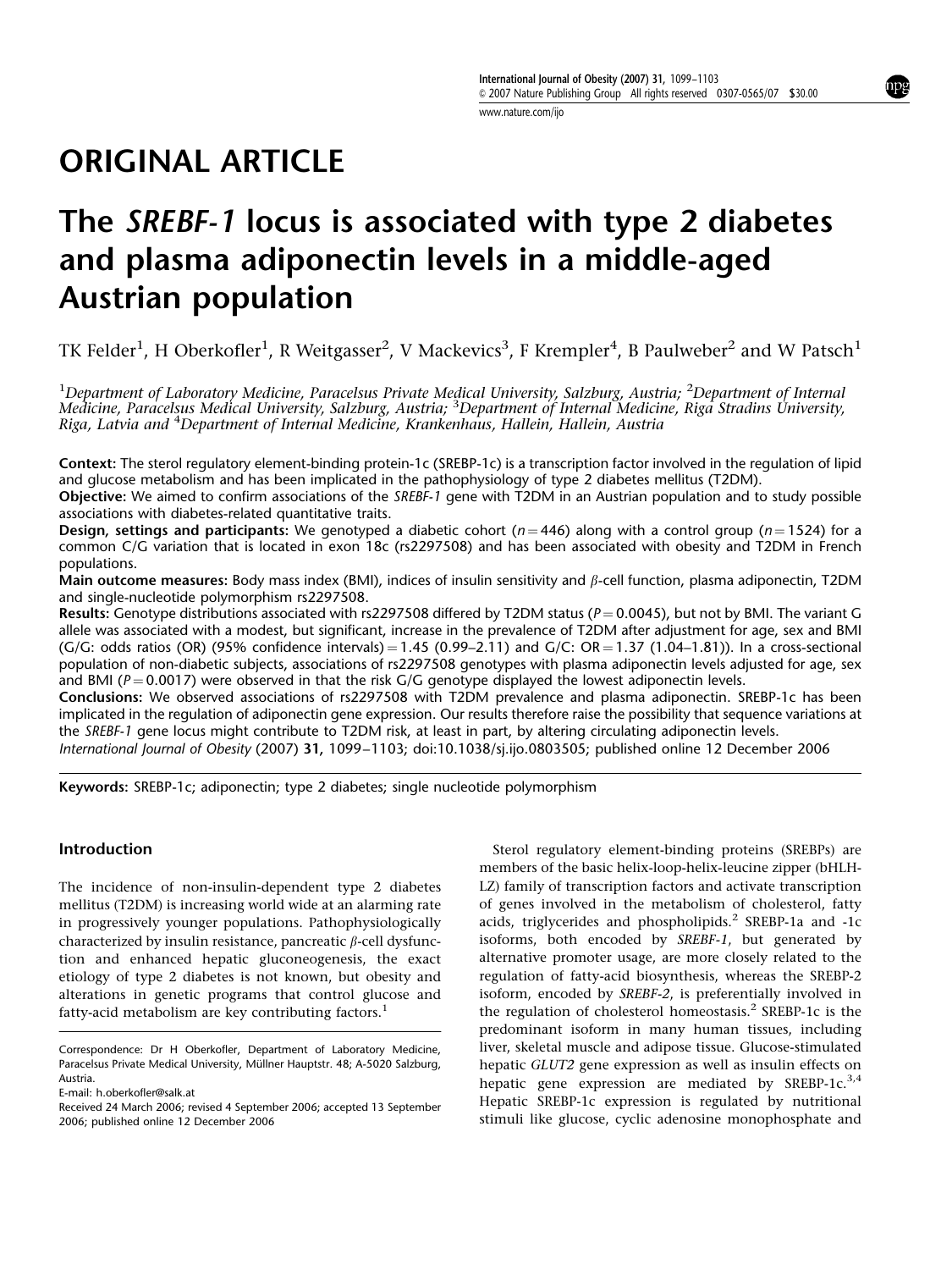polyunsaturated fatty acids.2 Insulin also upregulates skeletal muscle SREBP-1c gene expression thereby increasing the expression of glycolytic and lipogenic enzyme genes. $5$  In pancreatic  $\beta$ -cells, overexpression of SREBP-1c is associated with accumulation of triglycerides and impairs insulin secretion at least in part via upregulation of uncoupling protein 2.<sup>6</sup>

SREBF-1 expression has been shown to be reduced in obesity and T2DM in humans.<sup>7,8</sup> A meta-analysis of genomewide scans in four European populations showed linkage between the 17p11 region, comprising SREBF-1, and type 2 diabetes.<sup>9</sup> Meanwhile, associations of an exon 18c singlenucleotide polymorphism (SNP) (rs2297508) within SREBF-1 with obesity and T2DM in French obese and diabetic cohorts <sup>10</sup> and of an intron 18c SNP with T2DM in a British population sample have been reported.<sup>11</sup> Considering T2DM risk, rs2297508 was the most significantly associated SNP among 12 variant sites in the transcribed region of SREBF-1 analyzed in the French study. Owing to the high linkage disequilibrium (pairwise  $D'$ >0.9,  $r^2$  = 0.88, P<0.001; www.hapmap.org) observed between the two variant sites in exon 18c and intron 18c, we focused on SNP rs2297508 and aimed to confirm the association of this sequence variation in the transcribed region of SREBF-1 with T2DM in a well-characterized Austrian population sample. To gain some mechanistic insight into the relationship of SREBF-1 with T2DM, we also explored possible associations of rs2297508 with diabetes-related traits, including  $\beta$ -cell function, insulin sensitivity, lipid status and plasma adiponectin levels.

# **Methods**

#### Study subjects

We studied 446 unrelated patients with type 2 diabetes recruited from the diabetes outpatient clinics of the Landeskliniken Salzburg and the Krankenhaus Hallein and 1524 glucose tolerant participants of the Salzburg Atherosclerosis Prevention Program in Subjects at High Individual Risk (SAPHIR) study. Inclusion criteria and laboratory parameters were described elsewhere.<sup>12</sup> Associations of genotypes with estimates of glucose metabolism were determined in 359 glucose tolerant SAPHIR participants, who underwent an oral glucose tolerance test (OGTT).<sup>12</sup> After a 12 h overnight fast, subjects ingested a solution containing 75 g glucose, and plasma samples were obtained at 0, 30, 60 and 120 min for determination of glucose and insulin. Insulin sensitivity/ resistance was estimated using the homeostasis model assessment (HOMA) insulin resistance index (HOMA $_{IR}$ ), the composite insulin sensitivity index  $(S_{i(comp)})$ , and the metabolic clearance rate (MCR) and  $S_i$  proposed by Stumvoll *et al.* as described.<sup>10</sup>  $\beta$ -cell function was estimated by the HOMAbased insulin release index (HOMA<sub>Secr</sub>), first-phase and second-phase insulin release and the  $CIR<sub>30</sub>$  (corrected insulin response at  $30 \text{ min}$ ) as described.<sup>12</sup> All study subjects provided informed consent, and the study was approved by the local ethics committee. The population comprised only white Europeans, mainly of Bavarian and Austrian German descent. Body mass index (BMI) was calculated from measurements of weight and height. Diabetes was diagnosed by fasting plasma glucose concentrations of  $\geq 7.0 \text{ mmol/l}$ and/or use of hypoglycemic medications.

#### Laboratory analyses

Venous blood was collected after an overnight fast. Adiponectin was measured using a human adiponectin ELISA kit (BioCat GmbH). Plasma glucose, insulin, cholesterol, triglyceride, high-density lipoprotein (HDL) cholesterol and HbA1c levels were measured as described.<sup>10</sup> Genotyping of rs2297508 was performed using restriction fragment length polymorphism (RFLP) detection. 5'-TCCTGTGCTACTTTGC CTTTT-3' and 5'-GGACAGAGCTGGGAGGTG-3' were used as forward and reverse primers, respectively, to generate a 370 bp SREBP-1c amplicon harboring the rs2297508 polymorphism (GenBank accession number NM\_001005291). Optimum polymerase chain reaction (PCR) conditions were achieved with  $200 \mu M$  dG/dA/dT/dCTP, 1.5 mM MgCl<sub>2</sub> and 0.2 U AmpliTaq Gold (Applied Biosystems, Foster City, CA, USA). Primer concentrations were  $200 \mu$ M each. PCR products were digested with XmnI (New England Biolabs, Beverly, MA, USA) overnight at  $37^{\circ}$ C before separation of fragments in agarose gels. The accuracy of the RFLP-Assay was verified by dye-terminator sequencing of the respective DNA region in 25 DNA samples. The concordance of 150 RFLP – tested samples performed in duplicate was 100% and all of the subjects enrolled in our study were successfully genotyped.

#### **Statistics**

Differences of continuous variables between type 2 diabetic men and women and glucose-tolerant controls as well as effects of genotypes on clinical parameters were ascertained by two-way analysis of variance (ANOVA). Logarithmic transformations were made if the equal variance and normality assumptions of ANOVA were rejected. Measurements were adjusted for effects of age, sex and BMI as indicated. Allele frequencies were estimated by gene counting. Agreement with Hardy–Weinberg expectations was tested using a  $\gamma^2$  goodness-of-fit test. Differences in genotype frequencies between subjects with T2DM and controls were determined using a  $\chi^2$  distribution with two degrees of freedom. To estimate odds ratios (OR) with confidence intervals (95% CI) for each genotype, two 'dummy' variables with the respective wild type as the reference were used in univariate logistic regression analysis. Adjustments for the study subjects' age, sex and BMI were made by including these covariates in a second set of multivariate logistic regression models. To estimate associations of adiponectin plasma levels with indices of insulin resistance and  $\beta$ -cell function, linear models adjusted for age, sex and BMI were used.

 $1100$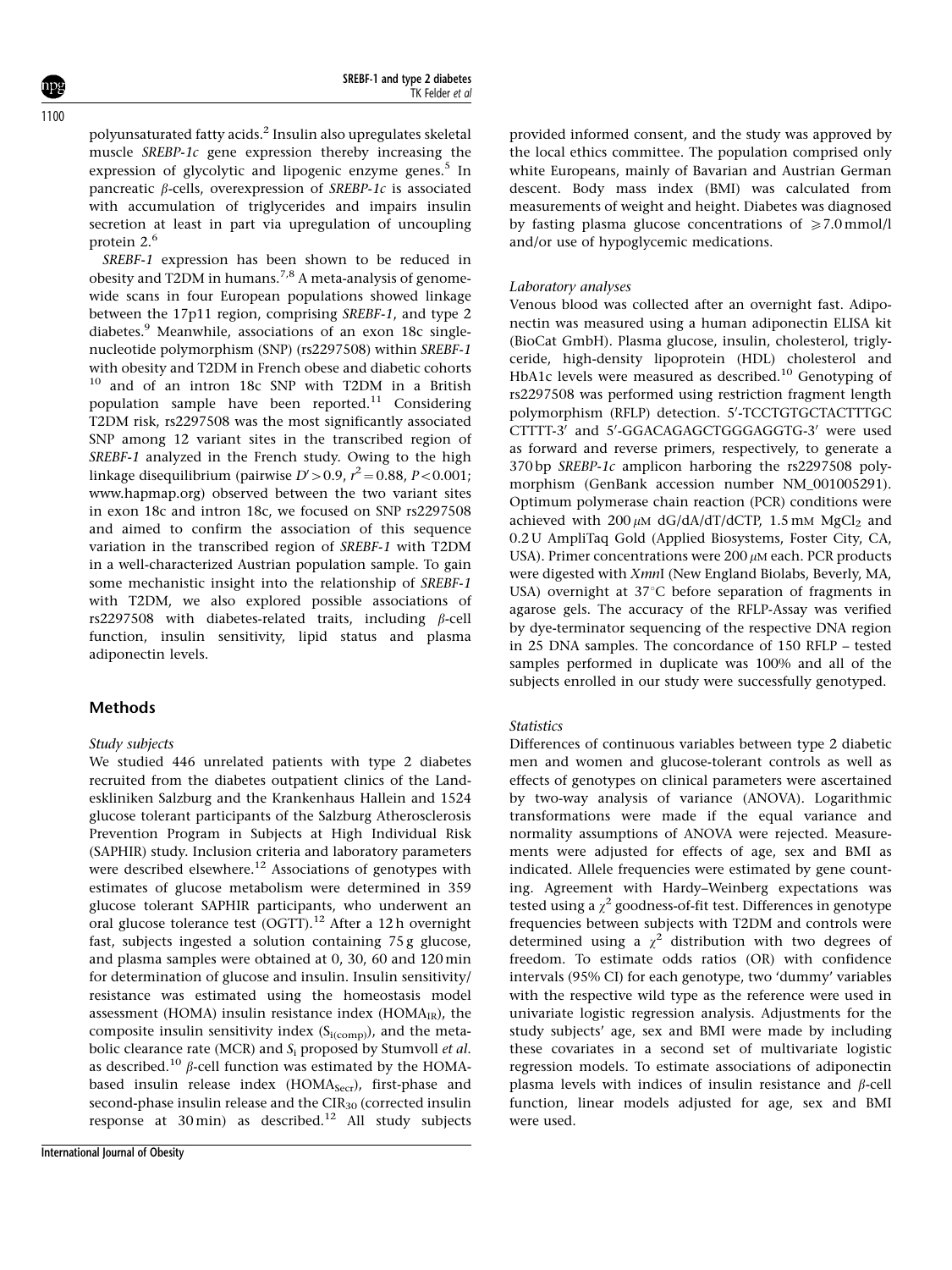## Results

Our population-based case–control study included 446 T2DM patients (age of T2DM onset  $<$  63 years) and 1524 glucose tolerant SAPHIR participants. Average values for age and BMI were higher and HDL-cholesterol levels were lower in T2DM patients compared to controls (Table 1). As expected from the selection criteria, T2DM patients displayed higher average values for HbA1c. Gender-specific differences were observed for age, BMI cholesterol and HDL cholesterol and a significant interaction between T2DM and gender was observed for BMI.

Genotype frequencies of SNP rs2297508 observed in our control group were similar to values reported in a French population.<sup>10</sup> Hardy–Weinberg expectations were fulfilled in cases and controls. Genotype distributions for SNP rs2297508 differed between subjects with T2DM and controls ( $P < 0.005$ ). Estimated unadjusted or adjusted diabetes risks associated with C/G and G/G genotypes were similar, consistent with a dominant effect of the G allele (Table 2). Thus, the C/G and the G/G genotype were associated with a  $\sim$  1.4-fold higher T2DM risk in our study subjects (Table 2). Gender-specific analysis showed differences of genotype distributions in male subjects ( $P < 0.0158$ ), but did not reach significance in female subjects. However, no significant interaction of genotypes and gender was observed, and average age and BMI adjusted OR of C/G (C/G 1.40 (0.98– 2.00) vs 1.37 (0.89–2.11); OR (95% CI) male subjects vs female subjects) and G/G subjects (1.43 (0.86–2.37) vs 1.48 [0.83–2.63]) were similar. In the glucose tolerant subgroup who underwent OGTT, no associations of genotypes were

Table 1 Clinical characteristics of the study population

observed with indices of insulin resistance and parameters reflecting the insulin secretory response to glucose. Borderline genotype-specific associations with HDL-cholesterol levels were observed in our cross-sectional, non-diabetic cohort, whereas triglycerides, total cholesterol, low-density lipoprotein-cholesterol as well as ApoA1 and ApoB levels were not modified by rs2297508 genotype (Table 3). In the cross-sectional population, 66 out of 1524 subjects received lipid-lowering medication. Genotype distributions did not differ in subgroups with or without drug treatment (data not shown).

In the control population, plasma levels of adiponectin were higher in women than in men and showed an inverse correlation with BMI. Adiponectin levels, adjusted for age, sex and BMI, showed associations with rs2297508 genotype distributions ( $P = 0.0017$ ) (Table 4). In the OGTT control group, adiponectin levels were associated with indices of insulin sensitivity/resistance  $(S_{i(comp)}$ ,  $P<0.001$ , MCR,  $P<0.003$ ; ISI,  $P<0.002$ ), but not with surrogate markers of  $\beta$ -cell function.

## **Discussion**

A role of SREBP-1c in T2DM has been suggested from numerous animal and cell culture models as well as human studies. Our results confirm associations of an exon 18c SNP (rs2297508) with T2DM reported previously in a French diabetic cohort. These studies strongly implicated rs2297508 as a candidate discriminatory site.<sup>10</sup> However, data from the HapMap project (www.hapmap.org) strongly argue for the

| Trait                                   | Diabetic                  | Non-diabetic              | P disease | P sex     | P interact     |  |
|-----------------------------------------|---------------------------|---------------------------|-----------|-----------|----------------|--|
| Sex $(F/M)$                             | 189/257                   | 557/967                   |           |           |                |  |
| Age (years)                             | $61.1 + 10.6/57.3 + 9.7$  | $56.0 + 4.3/49.0 + 5.4$   | 0.000     | (0.000)   | (0.000)        |  |
| Diabetes age at onset (years)           | $49.0 + 9.8/49.1 + 9.0$   |                           |           |           |                |  |
| $BMla$ (kg/m <sup>2</sup> )             | $30.4 + 6.0/28.9 + 4.9$   | $26.4 + 4.6/26.6 + 3.7$   | 0.000     | 0.009     | 0.0004         |  |
| Total cholesterol <sup>b</sup> (mmol/l) | $5.33 + 1.51/5.31 + 1.15$ | $6.05 + 1.03/5.90 + 1.0$  | <b>NS</b> | 0.0000    | <b>NS</b>      |  |
| $HDLb$ (mmol/l)                         | $1.46 + 0.46/1.26 + 0.46$ | $1.66 + 0.41/1.38 + 0.33$ | 0.000     | 0.000     | N <sub>S</sub> |  |
| $HbA_{1-c}^C$ (%)                       | $8.2 + 1.8/8.2 + 1.9$     | $5.4 + 0.4/5.3 + 0.4$     | 0.000     | <b>NS</b> | N <sub>S</sub> |  |

Abbreviations: BMI, body mass index; F, female; HDL, high-density lipoprotein; M, male; NS, not significant. Data are means $\pm$ s.d. <sup>a</sup>Adjusted for age. <sup>b</sup>Adjusted for age, BMI and lipid lowering drugs. <sup>c</sup>Adjusted for age and BMI.

| Table 2 rs2297508 genotype and associated risk of type 2 diabetes |  |  |  |  |
|-------------------------------------------------------------------|--|--|--|--|
|                                                                   |  |  |  |  |

|          | Without type 2 diabetes |      |      | With type 2 diabetes |        | OR (95% CI)         |                       |  |
|----------|-------------------------|------|------|----------------------|--------|---------------------|-----------------------|--|
|          | N                       | %    | %    | N                    |        | Univariate analysis | Multivariate analysis |  |
| Genotype |                         |      |      |                      |        |                     |                       |  |
| CC       | 616                     | 40.4 | 31.8 | 142                  |        | 1.00                | 1.00                  |  |
| CG       | 697                     | 45.7 | 51.8 | 231                  |        | $1.44(1.14-1.82)$   | $1.37(1.04-1.81)$     |  |
| GG       | 211                     | 13.9 | 16.4 | 73                   | 0.0045 | $1.50(1.09 - 2.07)$ | $1.45(0.99 - 2.11)$   |  |

Abbreviations: BMI, body mass index; CI, confidence intervals; OR, odds ratios. P-values,  $\chi^2$  analysis; OR, logistic regression analysis. Multivariate analyses were adjusted for age, sex and BMI.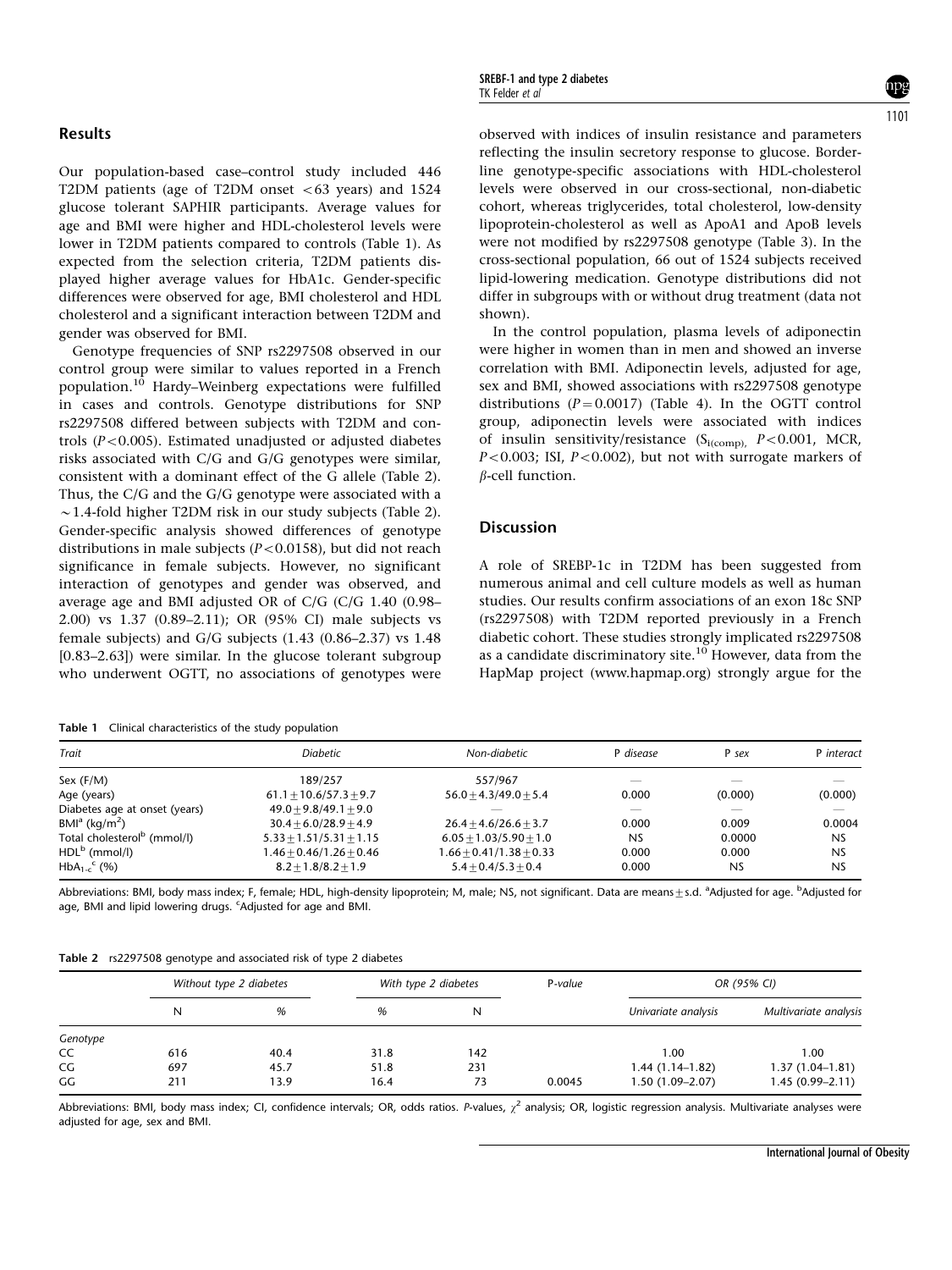SREBF-1 and type 2 diabetes .<br>TK Felder *et al* 

Table 3 Associations of rs2297508 genotype with phenotypical markers of lipid metabolism in a cross-sectional non-diabetic population

| Trait                                 | CC                           | СG                          | GG                           | P genotype | P sex     | P interact     |
|---------------------------------------|------------------------------|-----------------------------|------------------------------|------------|-----------|----------------|
| Sex $(M/F)$                           | 389/199                      | 427/238                     | 125/80                       | NS         |           |                |
| Age (years)                           | $50.5 + 7.6/57.0 + 6.7$      | $50.8 + 7.6/57.6 + 7.0$     | $51.2 + 7.7/57.2 + 6.6$      | <b>NS</b>  |           |                |
| $BMIa$ (kg/m <sup>2</sup> )           | $27.1 + 3.9/26.3 + 4.9$      | $27.3 + 3.7/26.1 + 4.4$     | $27.1 + 3.8/26.7 + 4.2$      | <b>NS</b>  | 0.0054    | N <sub>S</sub> |
| Cholesterol <sup>b</sup> (mmol/l)     | $5.90 + 1.01/6.03 + 1.07$    | $6.01 + 1.01/6.06 + 1.09$   | $6.06 + 1.07/5.95 + 0.88$    | <b>NS</b>  | <b>NS</b> | N <sub>S</sub> |
| Triglycerides <sup>b</sup> (mmol/l)   | $1.43 + 1.01/1.19 + 0.64$    | $1.54 + 1.09/1.15 + 0.55$   | $1.65 + 1.18/1.18 + 0.55$    | <b>NS</b>  | 0.0001    | <b>NS</b>      |
| HDL-Cholesterol <sup>b</sup> (mmol/l) | $1.48 + 0.36/1.79 + 0.47$    | $1.46 + 0.34/1.74 + 0.39$   | $1.46 + 0.34/1.72 + 0.44$    | 0.040      | 0.0001    | NS             |
| LDL-Cholesterol <sup>b</sup> (mmol/l) | $3.82 + 0.94/3.72 + 0.96$    | $3.72 + 0.91/3.82 + 1.07$   | $3.90 + 0.94/3.69 + 0.81$    | <b>NS</b>  | 0.0317    | N <sub>S</sub> |
| ApoA1 $^{\rm b}$ ( $\mu$ mol/l)       | $53.55 + 8.21/61.05 + 11.07$ | $53.91 + 7.85/60.33 + 9.28$ | $53.55 + 7.85/59.98 + 10.71$ | NS         | 0.0001    | N <sub>S</sub> |
| Apo $B^b$ ( $\mu$ mol/l)              | $2.09 + 0.47/2.02 + 0.44$    | $2.15 + 0.46/2.06 + 0.46$   | $2.15 + 0.47/2.02 + 0.42$    | <b>NS</b>  | 0.0016    | NS             |

Abbreviations: BMI, body mass index; F, female; HDL, high-density lipoprotein; LDL, low-density lipoprotein; M, male; NS, not significant. Data are means $\pm$ s.d. <sup>a</sup>Adjusted for age. <sup>b</sup>Adjusted for age, sex, BMI and lipid lowering drugs.

Table 4 Associations of rs2297508 genotype with circulating adiponectin levels

| Genotype | N   | Adiponectin µq/ml | P-value |  |
|----------|-----|-------------------|---------|--|
| CC.      | 607 | 9.0(5.6)          |         |  |
| CG.      | 692 | 8.5(4.7)          |         |  |
| GG       | 205 | 7.9(6.4)          | 0.0017  |  |

Data are numbers of observations (N) or untransformed means (s.d.) adjusted for age, sex and BMI; type 1 and type 2 diabetic subjects are excluded.

existence of a single haplotype block encompassing the entire SREBF-1 gene including its promoter. Thus, even though rs2297508 might affect mRNA structure and metabolism, additional SNPs within the SREBF-1 gene promoter, not ascertained yet, might be causative sites by affecting SREBF-1 gene expression. Interestingly, in mice, a functional variation in the  $5'$  regulatory region of the SREBP-1c gene influenced promoter activity and was shown to be associated with defects in fructose- and insulin-induced hepatic lipogenesis. $13$ 

In contrast to a previous case–control study including morbidly obese French subjects,<sup>10</sup> no association was observed with BMI in our populations that included slightly overweight subjects only. Furthermore, although previous studies in different obese and other high-cardiovascular risk populations reported associations of rs2297508 with an atherogenic lipid profile, $10,14$  we only observed a borderline significant association with HDL-cholesterol levels in our cross-sectional population. This discrepancies may relate to differences in population structure. In a more exploratory approach, we studied possible associations of rs2297508 with diabetes-related traits. Our studies in glucose tolerant subjects failed to identify associations of rs2297508 with indices of insulin sensitivity or  $\beta$ -cell function. Similar results have been reported for the intron 19c SNP that was associated with T2DM in a British population.<sup>11</sup>

However, the association of rs2297508 with plasma adiponectin levels observed in our non-diabetic cohort suggests a potential mechanism that may contribute to the role of the SREBP-1 variants in T2DM. Adiponectin is an adipose-derived plasma protein that is encoded by ACRP30/ ACDC and hypoadiponectinemia was observed in patients with obesity, insulin resistance and type 2 diabetes.<sup>15</sup> SREBP-1c has been shown to regulate adiponectin gene expression in differentiated mouse adipocytes.<sup>16</sup> Although the human and rodent adiponectin gene promoter reveal only a moderate degree of homology, several putative binding sites for SREBPs are present in the human gene promoter (data not shown). Moreover, SREBP-1c mRNA expression is downregulated in the intra- and extraperitoneal adipose tissue of obese humans, but is restored upon weight loss.<sup>7</sup> Similarly, circulating adiponectin is decreased in obesity, $17$  whereas weight reduction results in increased plasma adiponectin.18,19 Several studies showed associations of circulating adiponectin levels with insulin sensitivity,<sup>15</sup> a result, that was also observed in our control group.

It is thus conceivable that effects on adiponectin gene expression may play a role in the association of the SREBF-1 locus with T2DM. However, our preliminary results obtained from a cross-sectional population sample should be interpreted with caution and will require confirmation in larger populations.

## Acknowledgements

This study was supported by grants from the Oesterreichische Nationalbank (Project No. 10678 and 10932), the Medizinische Forschungsgesellschaft Salzburg and a grant from the Land Salzburg.

#### References

- 1 Brownlee M. Biochemistry and molecular cell biology of diabetic complications. Nature 2001; 414: 813–820.
- 2 Horton JD, Goldstein JL, Brown MS. SREBPs: activators of the complete program of cholesterol and fatty acid synthesis in the liver. J Clin Invest 2002; 109: 1125–1131.
- 3 Im SS, Kang SY, Kim SY, Kim HI, Kim JW, Kim KS et al. Glucosestimulated upregulation of GLUT2 gene is mediated by sterol response element-binding protein-1c in the hepatocytes. Diabetes 2005; 54: 1684–1691.